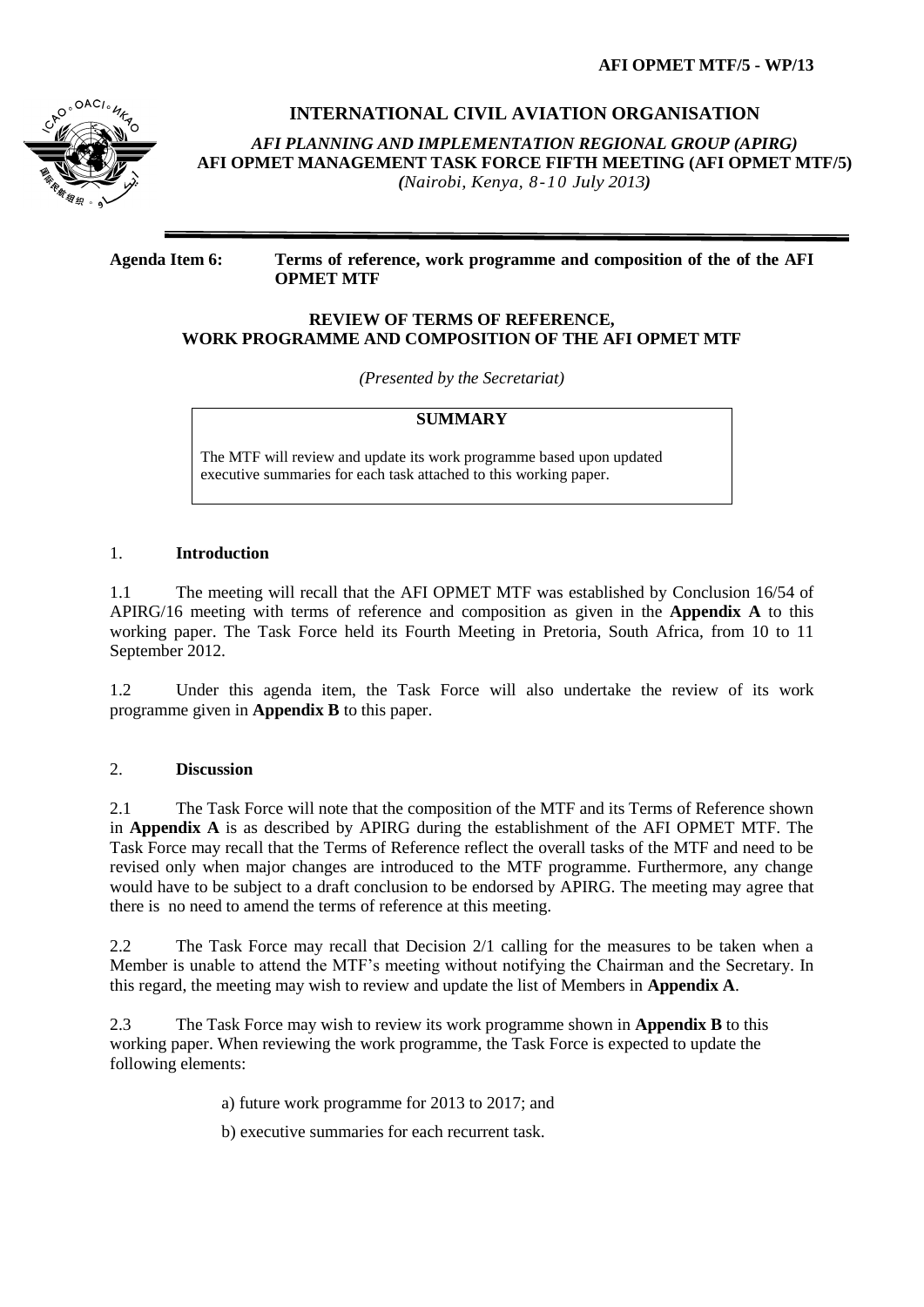2.4 It will be noted that the work programme will be subject to revision and consolidation in order to align it with the ICAO Business Plan and to better reflect the work that is being undertaken by the AFI OPMET MTF.

2.5 The Task Force is invited to review the draft work programme, endorse the changes proposed and formulate the following decision:

#### **Decision 4/xx — Future work programme of the MTF**

# **That, the updated work programme of the AFI OPMET MTF as shown in Appendix B be endorsed.**

#### 3. **Action by the MTF**

- 3.1 The MTF is invited to:
	- a) note the information in this paper;
	- b) review the draft work programme; and
	- c) decide on the draft decision proposed for the task Force's consideration.

-----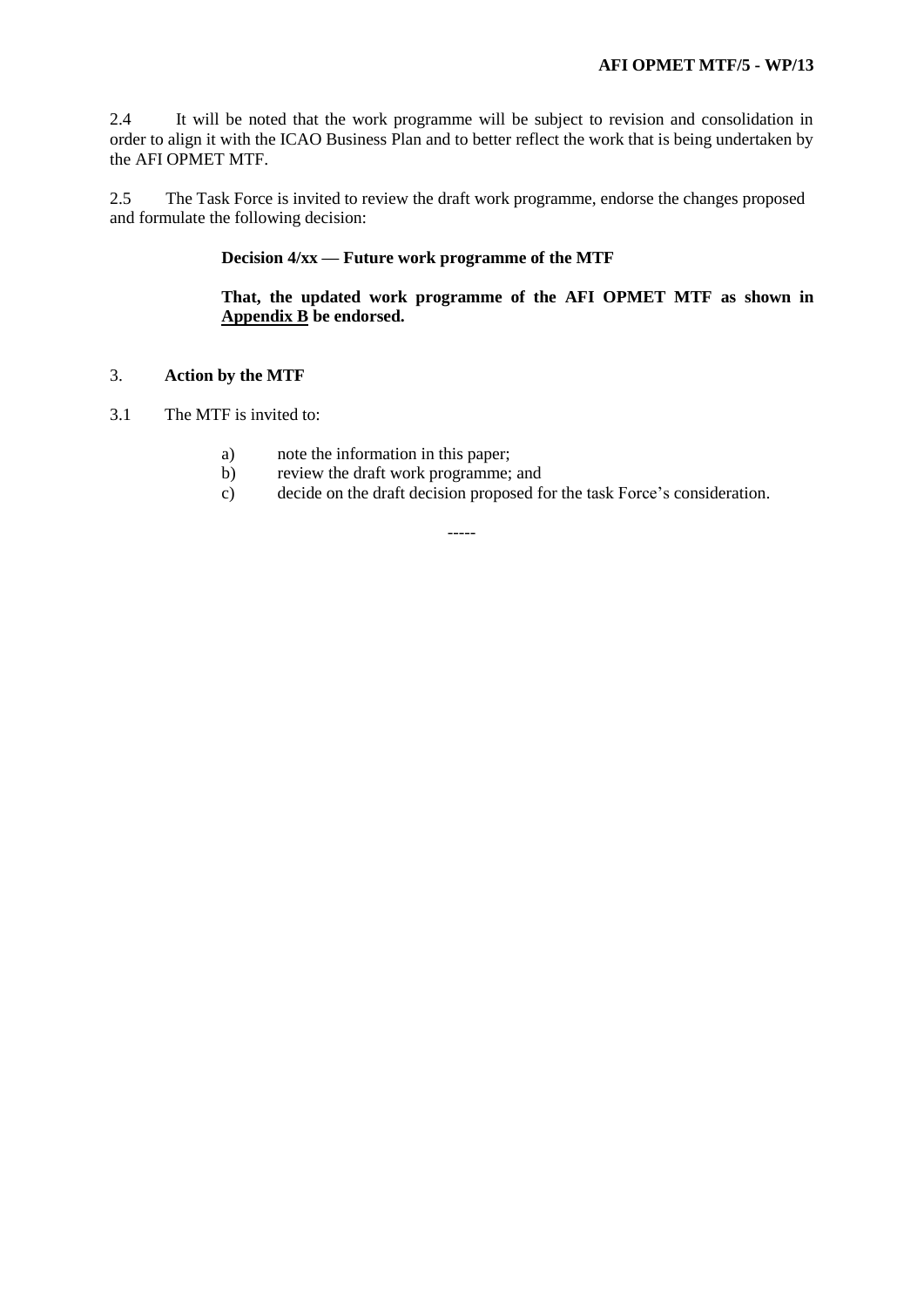# **Appendix A**

#### **Terms of Reference, Work programme and composition of the AFI OPMET Management Task Force (MTF)**

#### **1. Terms of Reference**

- Review the OPMET exchange scheme in the AFI Region and develop proposals for their optimization taking into account the requirements by the aviation users and the current trends for global OPMET exchange;
- Develop monitoring and management procedures related to AMBEX exchange and other exchange of OPMET information;
- Regularly update the regional guidance material related to OPMET exchange;
- Liaise with other groups dealing with communication and/or management aspects of the OPMET exchange in AFI and other ICAO Regions (ASIA/PAC OPMET/M TF, DMG EUR Region, CNS/MET SG MID Region, etc.).

# **2. Composition**

The Task Force is composed of experts from:

- a) Algeria, Cameroon, Congo, Ethiopia, Egypt, Kenya, France, Liberia, Madagascar, Morocco, Niger, Nigeria, Senegal (Rapporteur), South Africa, UK and ASECNA.
- b) Representatives of IATA and WMO are invited to participate in the work of the Task Force.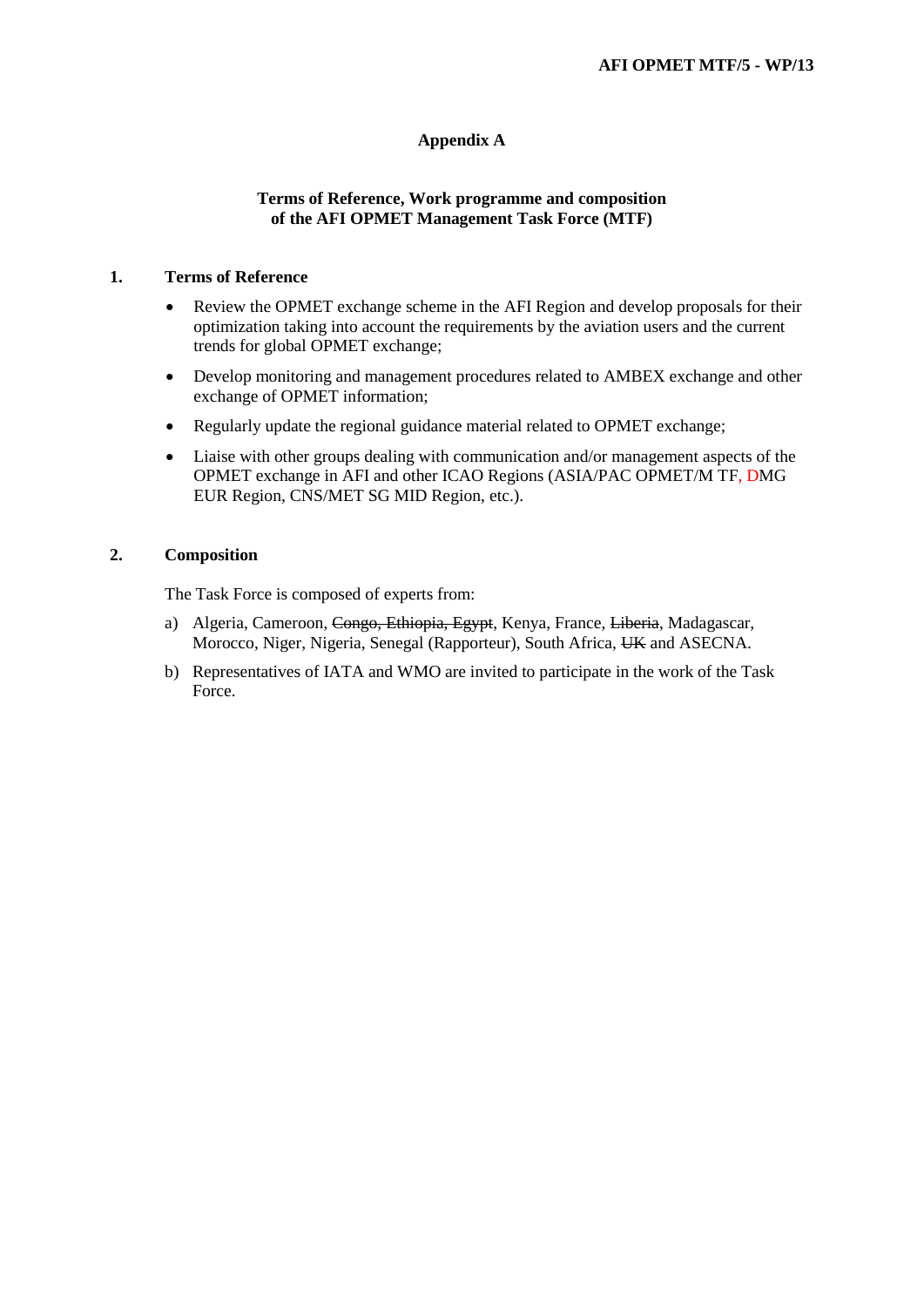# **Appendix B**

# **MTF Future Work Programme for 2013 – 2017 (***5 years: Current and next triennium***)**

|                | <b>Task</b>                                                                                                                                                                                                                                                        | <b>Source</b>                     | <b>Recent Progress</b>                                                                                                                                                                                              | <b>Status of Implementation</b>                                                                                          | <b>Final Result</b>                                                                                              |
|----------------|--------------------------------------------------------------------------------------------------------------------------------------------------------------------------------------------------------------------------------------------------------------------|-----------------------------------|---------------------------------------------------------------------------------------------------------------------------------------------------------------------------------------------------------------------|--------------------------------------------------------------------------------------------------------------------------|------------------------------------------------------------------------------------------------------------------|
|                |                                                                                                                                                                                                                                                                    |                                   | Next milestone and its deadline                                                                                                                                                                                     |                                                                                                                          | (completion)                                                                                                     |
| $\mathbf{1}$   | Examine the existing and any new requirements<br>for OPMET exchange in AFI and adjacent<br>regions and assess the feasibility of satisfying<br>these requirements, taking into account the<br>availability of the data;                                            | APIRG/16a)<br>Décision.<br>16/54  | Finalize specific amendments of the AMBEX<br>Handbook by APIRG/20<br>Develop back up procedures for the AFI<br>RODBs (2014)                                                                                         | <b>Implementation by States</b><br>underway<br>Still under development by the<br>RODBs (expected completion<br>by $2013$ | <b>OPMET</b><br>exchange in AFI<br>and adjacent<br>regions, improved                                             |
| $\overline{2}$ | Keep under review the AMBEX scheme and<br>other OPMET exchange schemes and prepare<br>proposal for updating the optimizing of the<br>schemes;                                                                                                                      | APIRG/16c)<br>Décision.<br>16/54  | the AMBEX scheme reviewed by a Core $(c)$<br>Team and report to MTF/6<br>d) Continuous review of the AMBEX scheme                                                                                                   | Reviewed and submitted to<br>MET/SG/12<br>d) Continuous basis                                                            | Exchange of<br><b>OPMET</b><br>information<br>through AMBEX,<br>improved                                         |
| $\overline{3}$ | update<br>the procedures<br>for<br>and<br>Review<br>interregional OPMET exchange and ensure the<br>availability of the required AFI OPMET data for<br>the AFS satellite broadcast (SADIS);                                                                         | APIRG/16e)<br>Décision.<br>16/54  | The related Chapter of the AMBEX Handbook $\ket{\mathrm{e}}$<br>reviewed (July 2013)<br>SADISOPSG/18 Concl. Reviewed<br>Continuous review of the procedures<br>SADISOPSG/19 Concl. Review (2014):<br>yearly         | Implemented by MTF/5<br>Implemented by MTF/5<br>Continuous basis<br>Yearly basis<br>h)                                   | <b>Efficient</b> inter-<br>regional OPMET<br>exchanges and<br>availability of<br>AFI OPMET on<br>SADIS, improved |
| $\overline{4}$ | Keep under review and provide timely<br>amendments of the regional guidance materials<br>on the OPMET exchange; to ensure that<br>guidance material covers procedures for the<br>exchange of all required OPMET data types:<br>SA, SP, FT, WS, WC, WV, FK, FV, UA; | APIRG/16 i)<br>Décision.<br>16/54 | The related Chapter of the AMBEX<br>Handbook reviewed and updated (Sept.<br>2010)<br>These chapters will be reviewed by the Core<br>Team<br>Continuous review<br>$\bf k$                                            | Implemented by MTF/5<br>$\mathbf{i}$<br>implemented by MTF/6<br>k) Continuous basis                                      | Regional<br>guidance material<br>for the issuance of<br><b>OPMET</b><br>established and<br>improved              |
| 5              | Conduct trials and develop procedures for<br>monitoring and management of the OPMET<br>exchange; to foster implementation of quality<br>management of OPMET data by the AMBEX<br>centres and the RODBs; and                                                        | APIRG/16l)<br>Décision.<br>16/54  | procedures for monitoring and management<br>of the OPMET exchange reviewed (Sept<br>2010)<br>m) SIGMET Tests conducted yearly (since<br>Nov./2008 to Nov. 2012)<br>Three SIGMET Tests planned for November<br>$\ln$ | Implemented by MTF/2<br>$\left( \right)$<br>m) Implemented in 2008/2012<br>n) To be implemented by<br>November 2013      | <b>SIGMET</b><br>exchange and<br>management of<br>other OPMET,<br>enhanced                                       |